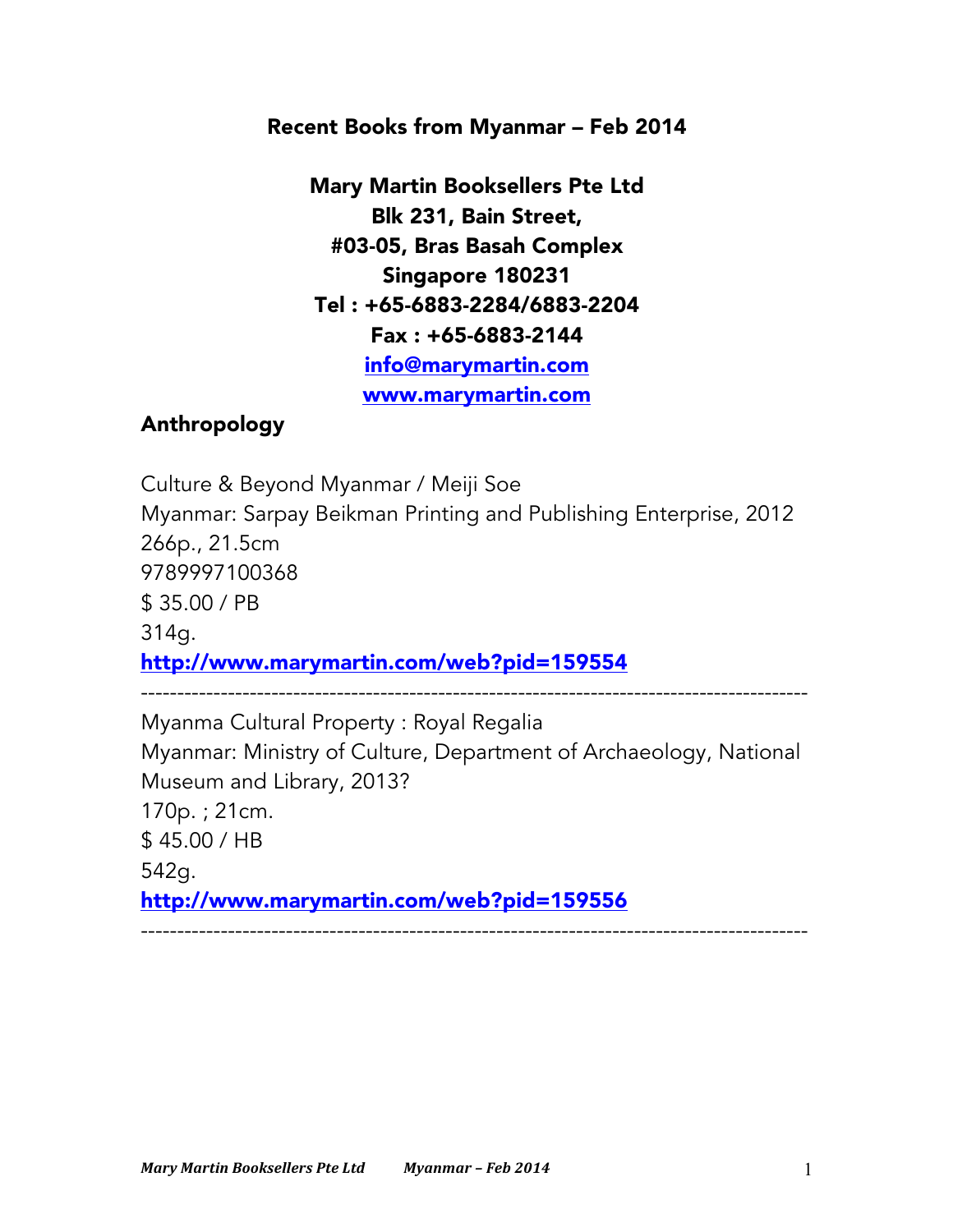## Ecology/Environment

A Guide to Orchids of Myanmar/Hubert Kurzweil and Saw Lwin Malaysia : Natural History Publications (Borneo) Sdn.Bhd., 2014 196p.,22cm. 9789838121477 \$ 30.00 /PB 454g.

The orchid flora of Myanmar is fairly rich with just over 800 different species, which is a reflection of the country's varied topography and climate. Following a long period of political isolation the Myanmar orchids are among the least known in tropical mainland Asia. Some highly attractive orchids are found here, notably some large-flowered and brightly coloured species in the genera Coelogyne, Dendrobium and Cymbidium. Affinities to the orchid flora of the Himalayas are found in the north of the country, while typical Malesian elements occur in the southern part of Myanmar. In A Guide to Orchids of Myanmar we would like to give readers an impression of the diversity found in the orchids that are growing in the wild in Myanmar. After short introductory chapters, with general notes on the country and its orchid flora, we describe and illustrate 116 selected examples of Myanmar orchid species. Many of the photographs were taken in the natural habitat of the plants, while several others originated in cultivation. We also provide an identification key to the groups of orchids found here, as well as a preliminary checklist of the species recorded so far.

--------------------------------------------------------------------------------------------

### http://www.marymartin.com/web?pid=159558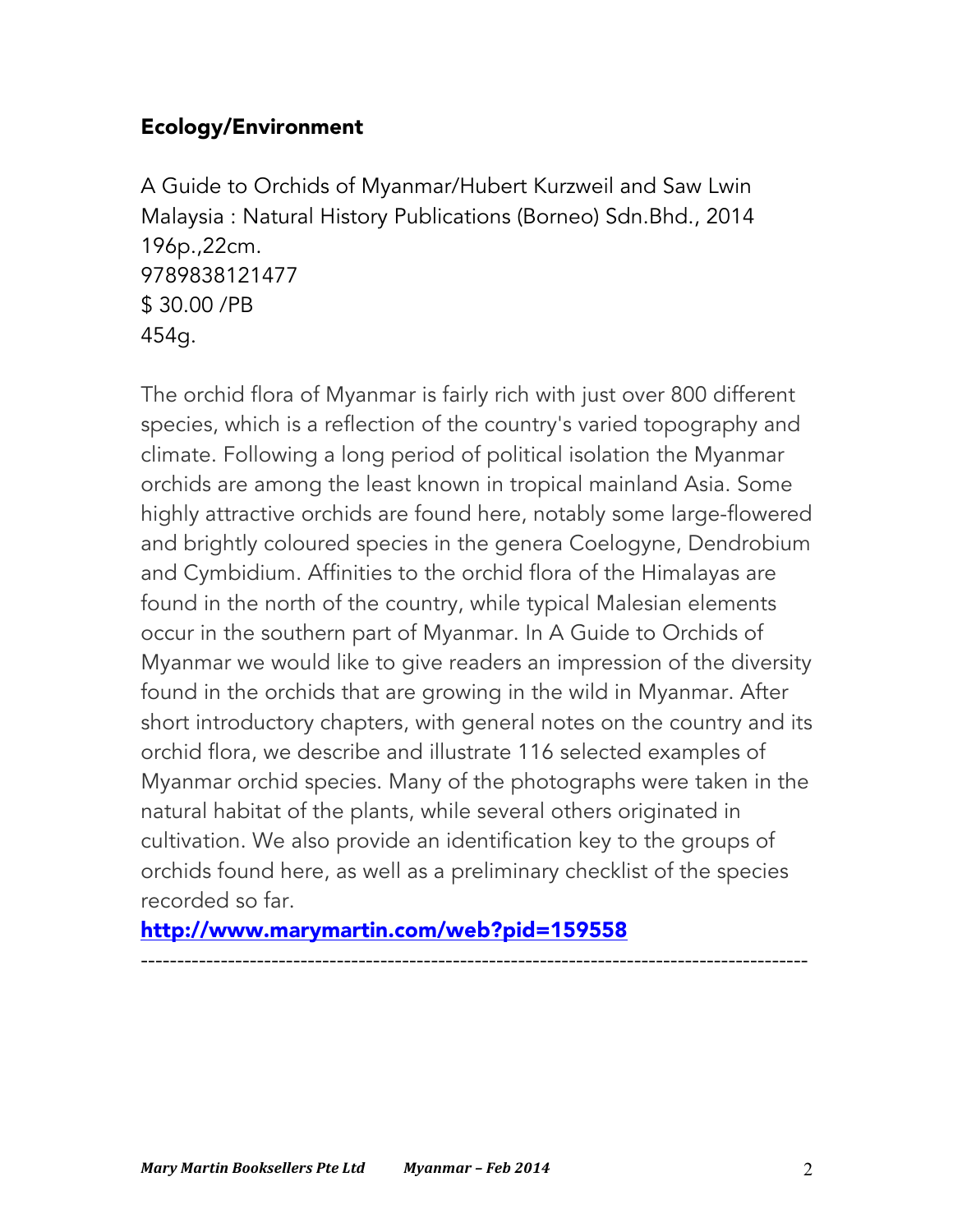# **History**

Myanmar Historical Research Journal: No.24, June 2013 Myanmar: Department of Historical Research, 2013 195p.; 24cm. \$ 45.00 / PB 346g. http://www.marymartin.com/web?pid=159559 --------------------------------------------------------------------------------------------

Historical Sites in Myanmar/Aung Thaw Myanmar : Ministry of Culture, Department of Archaeology, National Museum and Library, 2013? 156p.; 25cm. \$ 45.00 / PB 524g. http://www.marymartin.com/web?pid=159562

--------------------------------------------------------------------------------------------

Law

Why Invest In Myanmar? and other Notable Legal Articles / Tun Shin Myanmar: Wisdom House Publishing, 2013 206p., 21cm \$ 30.00 / PB 228g. http://www.marymartin.com/web?pid=159563 --------------------------------------------------------------------------------------------